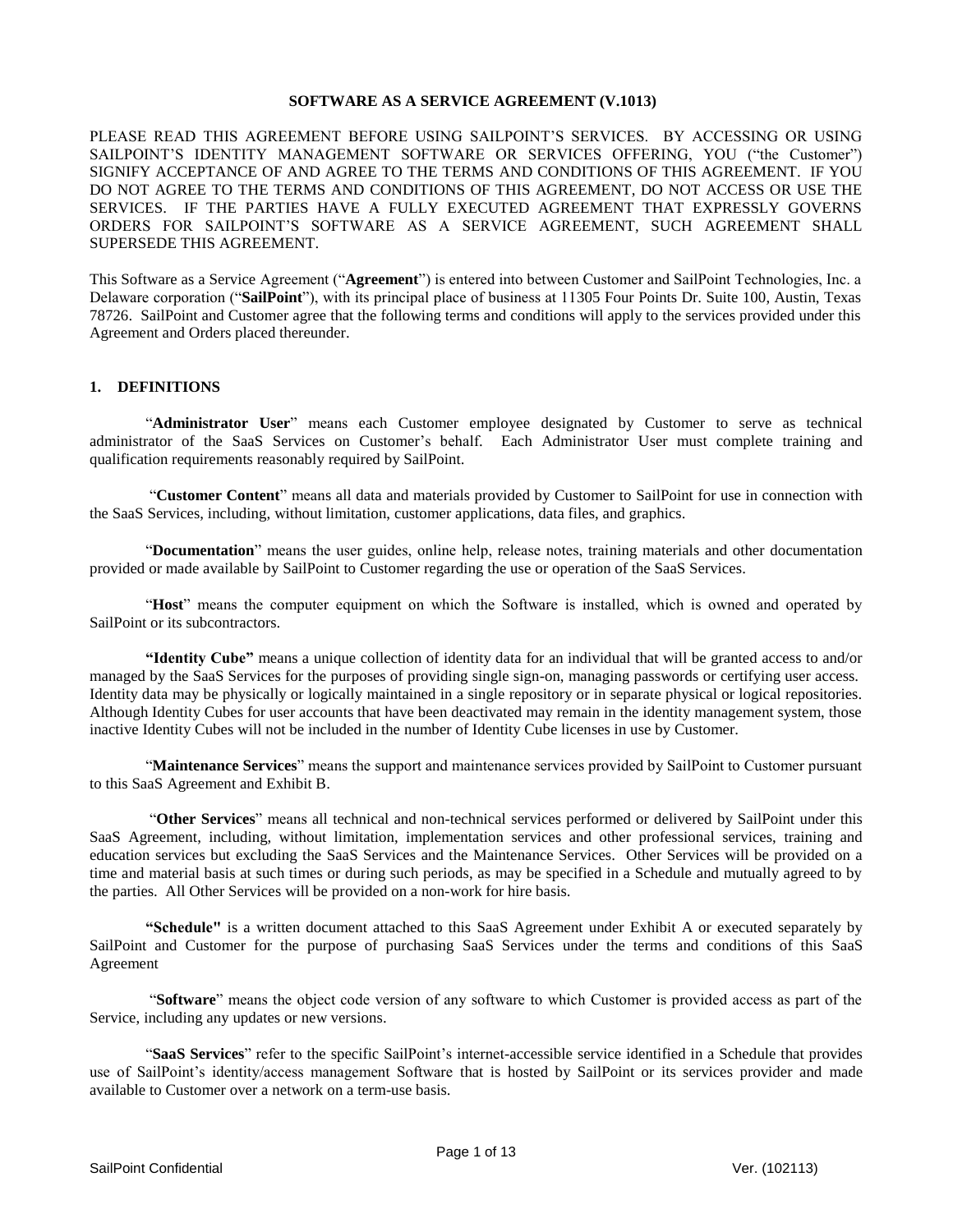"**Subscription Term**" shall mean that period specified in a Schedule during which Customer will have on-line access and use of the Software through SailPoint's SaaS Services. The Subscription Term shall renew for successive 12 month periods unless either party delivers written notice of non-renewal to the other party at least 30 days prior to the expiration of the then-current Subscription Term.

# **2. SAAS SERVICES**

- 2.1 During the Subscription Term, Customer will receive a nonexclusive, non-assignable, royalty free, worldwide right to access and use the SaaS Services solely for your internal business operations subject to the terms of this Agreement and up to the number of Identity Cubes documented in the Schedule.
- 2.2 Customer acknowledges that this Agreement is a services agreement and SailPoint will not be delivering copies of the Software to Customer as part of the SaaS Services.

### **3. RESTRICTIONS**

Customer shall not, and shall not permit anyone to: (i) copy or republish the SaaS Services or Software, (ii) make the SaaS Services available to any person other than authorized Identity Cube users, (iii) use or access the SaaS Services to provide service bureau, time-sharing or other computer hosting services to third parties, (iv) modify or create derivative works based upon the SaaS Services or Documentation, (v) remove, modify or obscure any copyright, trademark or other proprietary notices contained in the software used to provide the SaaS Services or in the Documentation, (vi) reverse engineer, decompile, disassemble, or otherwise attempt to derive the source code of the Software used to provide the SaaS Services, except and only to the extent such activity is expressly permitted by applicable law, or (vii) access the SaaS Services or use the Documentation in order to build a similar product or competitive product. Subject to the limited licenses granted herein, SailPoint shall own all right, title and interest in and to the Software, services, Documentation, and other deliverables provided under this SaaS Agreement, including all modifications, improvements, upgrades, derivative works and feedback related thereto and intellectual property rights therein. Customer agrees to assign all right, title and interest it may have in the foregoing to SailPoint.

### **4. CUSTOMER RESPONSIBILITIES**

- 4.1 Assistance. Customer shall provide commercially reasonable information and assistance to SailPoint to enable SailPoint to deliver the SaaS Services. Upon request from SailPoint, Customer shall promptly deliver Customer Content to SailPoint in an electronic file format specified and accessible by SailPoint. Customer acknowledges that SailPoint's ability to deliver the SaaS Services in the manner provided in this SaaS Agreement may depend upon the accuracy and timeliness of such information and assistance.
- 4.2 Compliance with Laws. Customer shall comply with all applicable local, state, national and foreign laws in connection with its use of the SaaS Services, including those laws related to data privacy, international communications, and the transmission of technical or personal data. Customer acknowledges that SailPoint exercises no control over the content of the information transmitted by Customer or the Identity Cube users through the SaaS Services. Customer shall not upload, post, reproduce or distribute any information, software or other material protected by copyright, privacy rights, or any other intellectual property right without first obtaining the permission of the owner of such rights.
- 4.3 Unauthorized Use; False Information. Customer shall: (a) notify SailPoint immediately of any unauthorized use of any password or user id or any other known or suspected breach of security, (b) report to SailPoint immediately and use reasonable efforts to stop any unauthorized use of the SaaS Services that is known or suspected by Customer or any Identity Cube user, and (c) not provide false identity information to gain access to or use the SaaS Services.
- 4.4 Administrator Access. Customer shall be solely responsible for the acts and omissions of its Administrator Users. SailPoint shall not be liable for any loss of data or functionality caused directly or indirectly by the Administrator Users.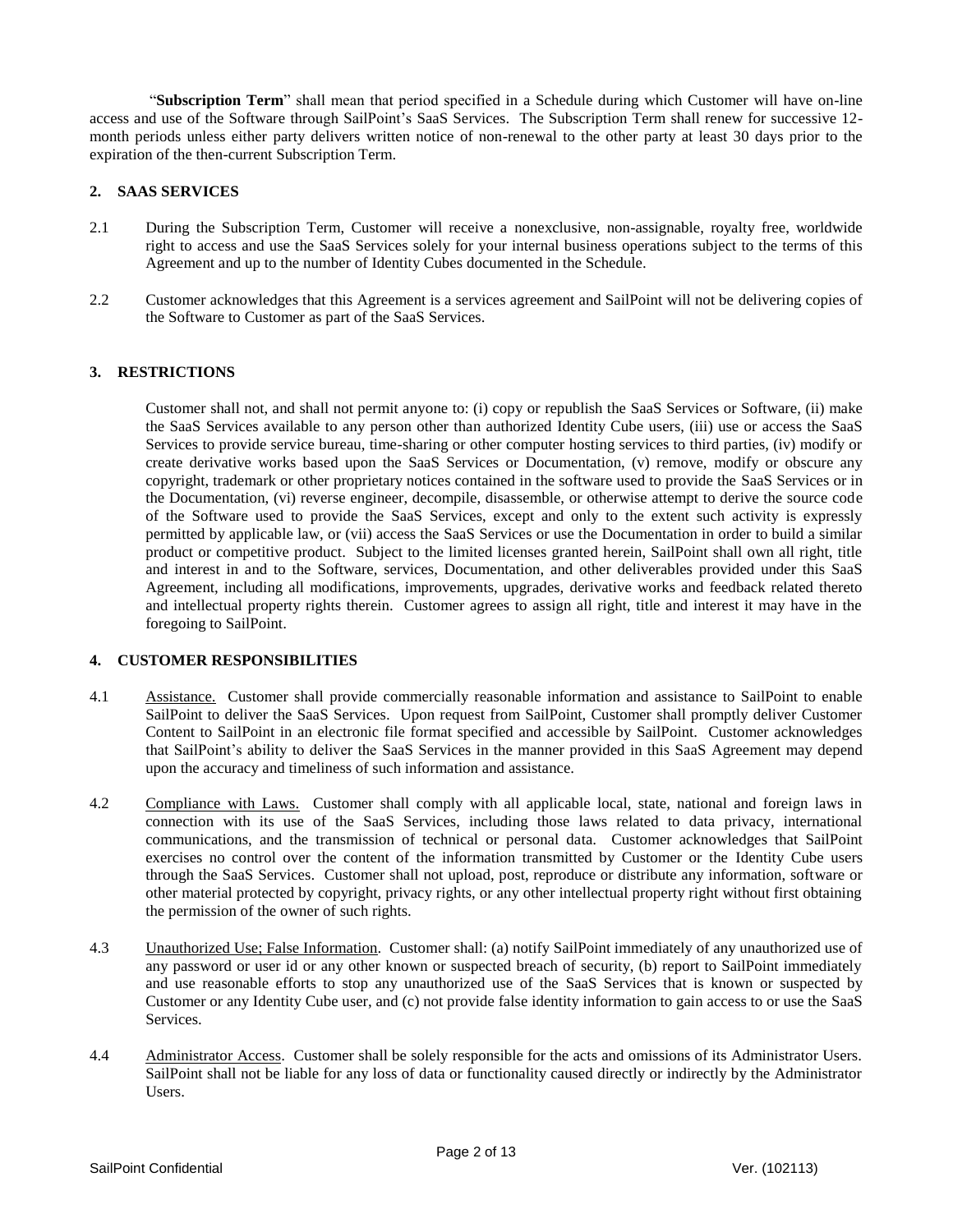- 4.5 Customer Input. Customer is solely responsible for collecting, inputting and updating all Customer Content stored on the Host, and for ensuring that the Customer Content does not (i) include anything that actually or potentially infringes or misappropriates the copyright, trade secret, trademark or other intellectual property right of any third party, or (ii) contain anything that is obscene, defamatory, harassing, offensive or malicious. Customer shall: (i) notify SailPoint immediately of any unauthorized use of any password or user id or any other known or suspected breach of security, (ii) report to SailPoint immediately and use reasonable efforts to stop any unauthorized use of the Service that is known or suspected by Customer or any Identity Cube user, and (iii) not provide false identity information to gain access to or use the Service.
- 4.6 License from Customer. Subject to the terms and conditions of this SaaS Agreement, Customer shall grant to SailPoint a limited, non-exclusive and non-transferable license, to copy, store, configure, perform, display and transmit Customer Content solely as necessary to provide the SaaS Services to Customer.
- 4.7 Ownership and Restrictions. Customer retains ownership and intellectual property rights in and to its Customer Content. SailPoint or its licensors retain all ownership and intellectual property rights to the services, Software programs, and anything developed and delivered under the Agreement. Third party technology that may be appropriate or necessary for use with some SailPoint programs is specified in the program Documentation or ordering document as applicable. Customer's right to use such third party technology is governed by the terms of the third party technology license agreement specified by SailPoint and not under the Agreement.
- 4.8 Suggestions. SailPoint shall have a royalty-free, worldwide, irrevocable, perpetual license to use and incorporate into the SaaS Services any suggestions, enhancement requests, recommendation or other feedback provided by Customer, including Users, relating to the operation of the SaaS Services.

# **5. ORDERS AND PAYMENT**

- 5.1 Orders. Customer shall order SaaS Services pursuant to a Schedule. All services acquired by Customer shall be governed exclusively by this SaaS Agreement and the applicable Schedule. In the event of a conflict between the terms of a Schedule and this SaaS Agreement, the terms of the Schedule shall take precedence.
- 5.2 Invoicing and Payment. Unless otherwise provided in the Schedule, SailPoint shall invoice Customer for all fees on the Schedule effective date. Customer shall pay all undisputed invoices within 30 days after Customer receives the invoice. Except as expressly provided otherwise, fees are non-refundable. All fees are stated in United States Dollars, and must be paid by Customer to SailPoint in United States Dollars.
- 5.3 Expenses. Customer will reimburse SailPoint for its reasonable, out-of-pocket travel and related expenses incurred in performing the Other Services. SailPoint shall notify Customer prior to incurring any such expense. SailPoint shall comply with Customer's travel and expense policy if made available to SailPoint prior to the required travel.
- 5.4 Taxes. SailPoint shall bill Customer for applicable taxes as a separate line item on each invoice. Customer shall be responsible for payment of all sales and use taxes, value added taxes (VAT), or similar charges relating to Customer's purchase and use of the services. Customer shall not be liable for taxes based on SailPoint's net income, capital or corporate franchise.

# **6. TERM AND TERMINATION**

- 6.1 Term of SaaS Agreement. The term of this SaaS Agreement shall begin on the Effective Date and shall continue until terminated by either party as outlined in this Section.
- 6.2 Termination. Either party may terminate this SaaS Agreement immediately upon a material breach by the other party that has not been cured within thirty (30) days after receipt of notice of such breach.
- 6.3 Suspension for Non-Payment. SailPoint reserves the right to suspend delivery of the SaaS Services if Customer fails to timely pay any undisputed amounts due to SailPoint under this SaaS Agreement, but only after SailPoint notifies Customer of such failure and such failure continues for fifteen (15) days. Suspension of the SaaS Services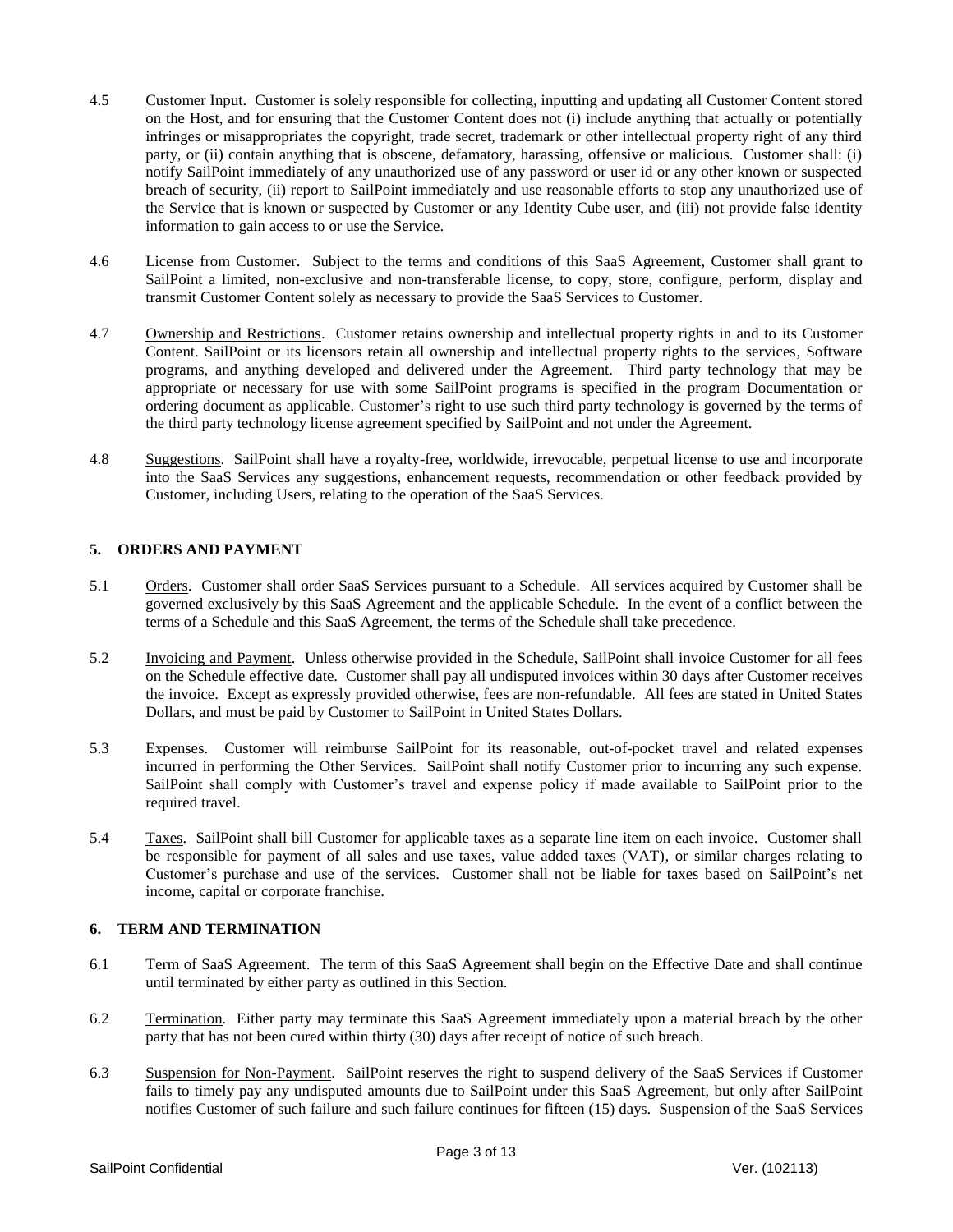shall not release Customer of its payment obligations under this SaaS Agreement. Customer agrees that SailPoint shall not be liable to Customer or to any third party for any liabilities, claims or expenses arising from or relating to suspension of the SaaS Services resulting from Customer's nonpayment.

- 6.4 Suspension for Ongoing Harm. SailPoint reserves the right to suspend delivery of the SaaS Services if SailPoint reasonably concludes that Customer or an Identity Cube user's use of the SaaS Services is causing immediate and ongoing harm to SailPoint or others. In the extraordinary case that SailPoint must suspend delivery of the SaaS Services, SailPoint shall immediately notify Customer of the suspension and the parties shall diligently attempt to resolve the issue. SailPoint shall not be liable to Customer or to any third party for any liabilities, claims or expenses arising from or relating to any suspension of the SaaS Services in accordance with this Section 6.4. Nothing in this Section 6.4 will limit SailPoint's rights under Section 6.5 below.
- 6.5 Effect of Termination.
	- (a) Upon termination of this SaaS Agreement or expiration of the Subscription Term, SailPoint shall immediately cease providing the SaaS Services and all usage rights granted under this SaaS Agreement shall terminate.
	- (b) If SailPoint terminates this SaaS Agreement due to a breach by Customer, then Customer shall immediately pay to SailPoint all amounts then due under this SaaS Agreement and to become due during the remaining term of this SaaS Agreement, but for such termination. If Customer terminates this SaaS Agreement due to a breach by SailPoint, then SailPoint shall immediately repay to Customer all pre-paid amounts for any unperformed SaaS Services scheduled to be delivered after the termination date.
	- (c) Upon termination of this SaaS Agreement and upon subsequent written request by the disclosing party, the receiving party of tangible Confidential Information shall immediately return such information or destroy such information and provide written certification of such destruction, provided that the receiving party may permit its legal counsel to retain one archival copy of such information in the event of a subsequent dispute between the parties.

# **7. SERVICE LEVEL AGREEMENT**

The Service Level SaaS Agreement ("**SLA**") for the SaaS Services is set forth in Exhibit C hereto. The SLA sets forth Customer's sole remedies for availability or quality of the SaaS Services including any failure to meet any guarantee set forth in the SLA.

# **8. WARRANTIES**

- 8.1 Warranty. SailPoint represents and warrants that it will provide the SaaS Services in a professional manner consistent with general industry standards and that the SaaS Services will perform substantially in accordance with the Documentation. For any beach of a warranty, Customer's exclusive remedy shall be as provided in Section 6, Term and Termination.
- 8.2 SAILPOINT WARRANTS THAT THE SAAS SERVICES WILL PERFORM IN ALL MATERIAL RESPECTS IN ACCORDANCE WITH THE DOCUMENTATION. SAILPOINT DOES NOT GUARANTEE THAT THE SAAS SERVICES WILL BE PERFORMED ERROR-FREE OR UNINTERRUPTED, OR THAT SAILPOINT WILL CORRECT ALL SAAS SERVICES ERRORS. CUSTOMER ACKNOWLEDGES THAT SAILPOINT DOES NOT CONTROL THE TRANSFER OF DATA OVER COMMUNICATIONS FACILITIES, INCLUDING THE INTERNET, AND THAT THE SAAS SERVICE MAY BE SUBJECT TO LIMITATIONS, DELAYS, AND OTHER PROBLEMS INHERENT IN THE USE OF SUCH COMMUNICATIONS FACILITIES.THIS SECTION SETS FORTH THE SOLE AND EXCLUSIVE WARRANTY GIVEN BY SAILPOINT (EXPRESS OR IMPLIED) WITH RESPECT TO THE SUBJECT MATTER OF THIS AGREEMENT. NEITHER SAILPOINT NOR ANY OF ITS LICENSORS OR OTHER SUPPLIERS WARRANT OR GUARANTEE THAT THE OPERATION OF THE SUBSCRIPTION SERVICE WILL BE UNINTERRUPTED, VIRUS-FREE OR ERROR-FREE, NOR SHALL SAILPOINT OR ANY OF ITS SERVICE PROVIDERS BE LIABLE FOR UNAUTHORIZED ALTERATION, THEFT OR DESTRUCTION OF CUSTOMER'S OR ANY USER'S DATA, FILES, OR PROGRAMS.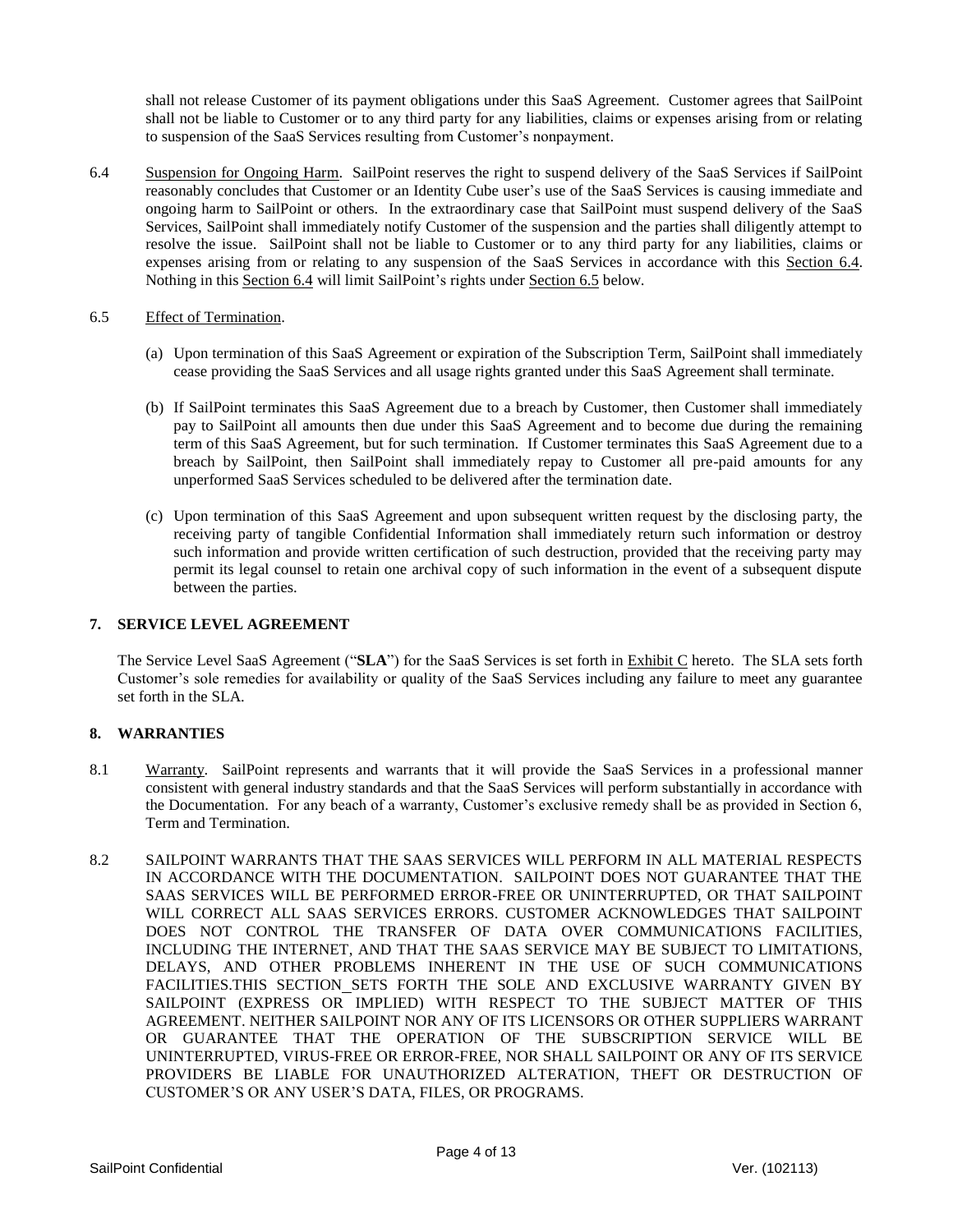# **9. LIMITATIONS OF LIABILITY**

NEITHER PARTY (NOR ANY LICENSOR OR OTHER SUPPLIER OF SAILPOINT) SHALL BE LIABLE FOR INDIRECT, INCIDENTAL, SPECIAL OR CONSEQUENTIAL DAMAGES, INCLUDING, WITHOUT LIMITATION, DAMAGES FOR LOST BUSINESS, PROFITS, DATA OR USE OF ANY SERVICE, INCURRED BY EITHER PARTY OR ANY THIRD PARTY IN CONNECTION WITH THIS SAAS AGREEMENT, REGARDLESS OF THE NATURE OF THE CLAIM (INCLUDING NEGLIGENCE), EVEN IF FORESEEABLE OR THE OTHER PARTY HAS BEEN ADVISED OF THE POSSIBILITY OF SUCH DAMAGES. NEITHER PARTY'S AGGREGATE LIABILITY FOR DAMAGES UNDER THIS SAAS AGREEMENT, REGARDLESS OF THE NATURE OF THE CLAIM (INCLUDING NEGLIGENCE), SHALL EXCEED THE FEES PAID OR PAYABLE BY CUSTOMER UNDER THIS SAAS AGREEMENT DURING THE 12 MONTHS PRECEDING THE DATE THE CLAIM AROSE. The foregoing limitations shall not apply to the parties' obligations (or any breach thereof) under Sections entitled "Restriction", "Indemnification", or "Confidentiality".

### **10. INDEMNIFICATION**

- 10.1 Indemnification by SailPoint. If a third party makes a claim against Customer that the SaaS Services infringes any patent, copyright or trademark, or misappropriates any trade secret, or that SailPoint's negligence or willful misconduct has caused bodily injury or death, SailPoint shall defend Customer and its directors, officers and employees against the claim at SailPoint's expense and SailPoint shall pay all losses, damages and expenses (including reasonable attorneys' fees) finally awarded against such parties or agreed to in a written settlement agreement signed by SailPoint, to the extent arising from the claim. SailPoint shall have no liability for any claim based on (a) the Customer Content, (b) modification of the SaaS Services not authorized by SailPoint, or (c) use of the SaaS Services other than in accordance with the Documentation and this SaaS Agreement. SailPoint may, at its sole option and expense, procure for Customer the right to continue use of the SaaS Services, modify the SaaS Services in a manner that does not materially impair the functionality, or terminate the Subscription Term and repay to Customer any amount paid by Customer with respect to the Subscription Term following the termination date.
- 10.2 Indemnification by Customer. If a third party makes a claim against SailPoint that the Customer Content infringes any patent, copyright or trademark, or misappropriates any trade secret, Customer shall defend SailPoint and its directors, officers and employees against the claim at Customer's expense and Customer shall pay all losses, damages and expenses (including reasonable attorneys' fees) finally awarded against such parties or agreed to in a written settlement agreement signed by Customer, to the extent arising from the claim.
- 10.3 Conditions for Indemnification. A party seeking indemnification under this section shall (a) promptly notify the other party of the claim, (b) give the other party sole control of the defense and settlement of the claim, and (c) provide, at the other party's expense for out-of-pocket expenses, the assistance, information and authority reasonably requested by the other party in the defense and settlement of the claim.

# **11. CONFIDENTIALITY**

- 11.1 Definition. "**Confidential Information**" means any information disclosed by a party to the other party, directly or indirectly, which, (a) if in written, graphic, machine-readable or other tangible form, is marked as "confidential" or "proprietary," (b) if disclosed orally or by demonstration, is identified at the time of initial disclosure as confidential and is confirmed in writing to the receiving party to be "confidential" or "proprietary" within 30 days of such disclosure, (c) is specifically deemed to be confidential by the terms of this SaaS Agreement, or (d) reasonably appears to be confidential or proprietary because of the circumstances of disclosure and the nature of the information itself. Confidential Information will also include information disclosed by third parties to a disclosing party under an obligation of confidentiality. Subject to the display of Customer Content as contemplated by this SaaS Agreement, Customer Content is deemed Confidential Information of Customer. SailPoint software and Documentation are deemed Confidential Information of SailPoint.
- 11.2 Confidentiality. During the term of this SaaS Agreement and for 5 years thereafter (perpetually in the case of software), each party shall treat as confidential all Confidential Information of the other party, shall not use such Confidential Information except to exercise its rights and perform its obligations under this SaaS Agreement, and shall not disclose such Confidential Information to any third party. Without limiting the foregoing, each party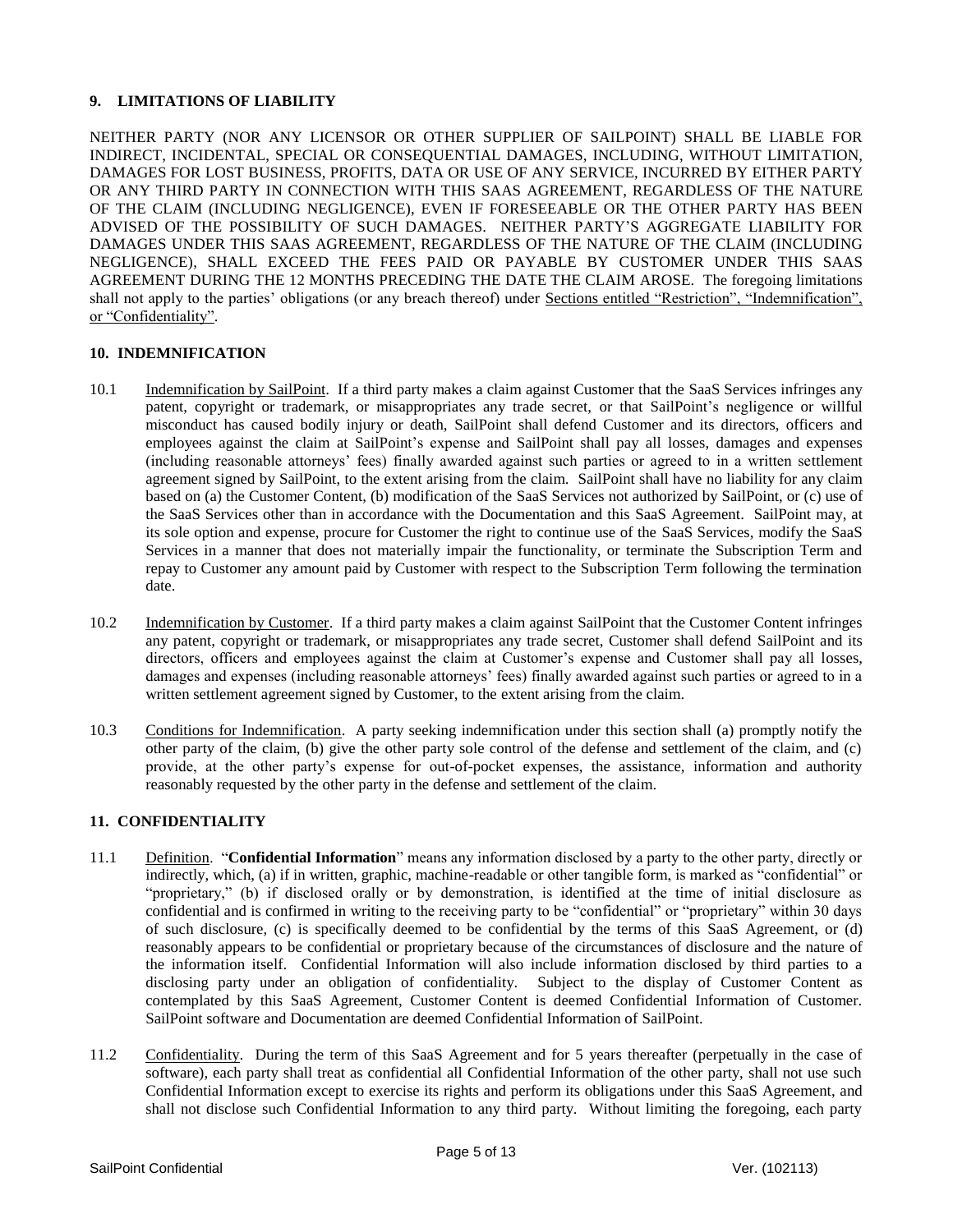shall use at least the same degree of care, but not less than a reasonable degree of care, it uses to prevent the disclosure of its own confidential information to prevent the disclosure of Confidential Information of the other party. Each party shall promptly notify the other party of any actual or suspected misuse or unauthorized disclosure of the other party's Confidential Information. Neither party shall reverse engineer, disassemble or decompile any prototypes, software or other tangible objects which embody the other party's Confidential Information and which are provided to the party hereunder. Each party may disclose Confidential Information of the other party on a need-to-know basis to its contractors who are subject to confidentiality agreements requiring them to maintain such information in confidence and use it only to facilitate the performance of their services on behalf of the receiving party.

11.3 Exceptions. Confidential Information excludes information that: (a) is known publicly at the time of the disclosure or becomes known publicly after disclosure through no fault of the receiving party, (b) is known to the receiving party, without restriction, at the time of disclosure or becomes known to the receiving party, without restriction, from a source other than the disclosing party not bound by confidentiality obligations to the disclosing party, or (c) is independently developed by the receiving party without use of the Confidential Information as demonstrated by the written records of the receiving party. The receiving party may disclose Confidential Information of the other party to the extent such disclosure is required by law or order of a court or other governmental authority, provided that the receiving party shall use reasonable efforts to promptly notify the other party prior to such disclosure to enable the disclosing party to seek a protective order or otherwise prevent or restrict such disclosure. Each party may disclose the existence of this SaaS Agreement and the relationship of the parties, but agrees that the specific terms of this SaaS Agreement will be treated as Confidential Information; provided, however, that each party may disclose the terms of this SaaS Agreement to those with a need to know and under a duty of confidentiality such as accountants, lawyers, bankers and investors.

### **12. GENERAL PROVISIONS**

- 12.1 Non-Exclusive Service. Customer acknowledges that SaaS Services is provided on a non-exclusive basis. Nothing shall be deemed to prevent or restrict SailPoint's ability to provide the SaaS Services or other technology, including any features or functionality first developed for Customer, to other parties.
- 12.2 Personal Data. Customer hereby acknowledges and agrees that SailPoint's performance of this SaaS Agreement may require SailPoint to process, transmit and/or store Customer personal data or the personal data of Customer employees and Affiliates. By submitting personal data to SailPoint, Customer agrees that SailPoint and its Affiliates may process, transmit and/or store personal data only to the extent necessary for, and for the sole purpose of, enabling SailPoint to perform its obligations to under this SaaS Agreement. In relation to all Personal Data provided by or through Customer to SailPoint, Customer will be responsible as sole Data Controller for complying with all applicable data protection or similar laws such as EU Directive 95/46/EC and laws implementing that Directive that regulate the processing of Personal Data and special categories of data as such terms are defined in that Directive. Customer agrees to obtain all necessary consents and make all necessary disclosures before including Personal Data in Content and using the Enabling Software and SailPoint SaaS. Customer confirms that Customer is solely responsible for any Personal Data that may be contained in Content, including any information which any SailPoint SaaS User shares with third parties on Customer's behalf. Customer is solely responsible for determining the purposes and means of processing Customer Personal Data by SailPoint under this Agreement, including that such processing according to Customer's instructions will not place SailPoint in breach of applicable data protection laws. Prior to processing, Customer will inform SailPoint about any special categories of data contained within Customer Personal Data and any restrictions or special requirements in the processing of such special categories of data, including any cross border transfer restrictions. Customer is responsible for ensuring that the SailPoint SaaS meets such restrictions or special requirements. SailPoint to process any Personal Data that meets the requirements set forth in this Section according to these Terms of Use.
- 12.3 SailPoint Personal Data Obligations. In performing the SaaS Services, SailPoint will comply with the *SailPoint Services Privacy Policy*, which is available at http://www.SailPoint.com/privacy-policy and incorporated herein by reference. The *SailPoint Services Privacy Policy* is subject to change at SailPoint's discretion; however, SailPoint policy changes will not result in a material reduction in the level of protection provided for Customer data during the period for which fees for the services have been paid. The services policies referenced in this SaaS Agreement specify our respective responsibilities for maintaining the security of Customer data in connection with the SaaS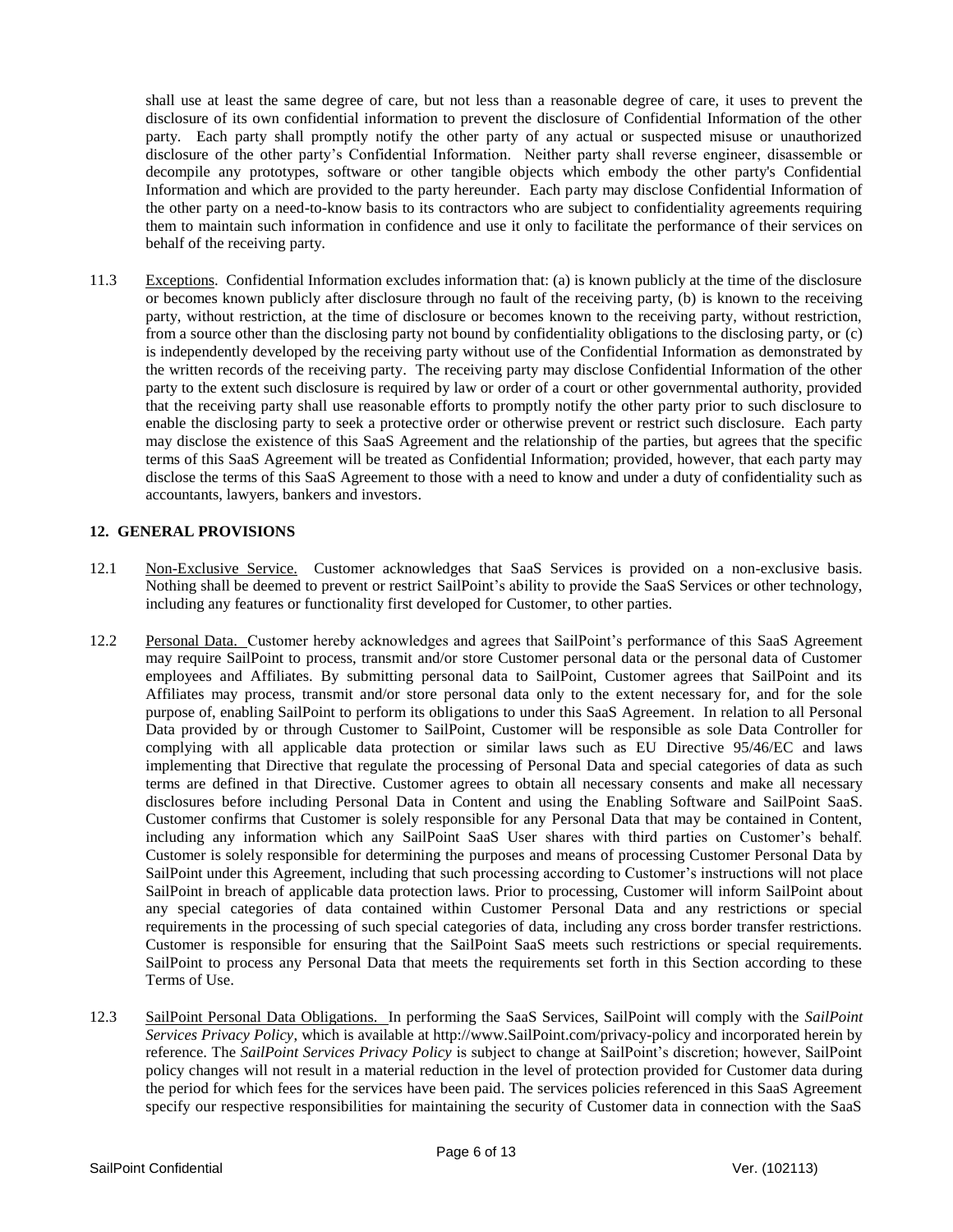Services. SailPoint reserves the right to provide the SaaS Services from Host locations, and/or through use of subcontractors, worldwide. SailPoint subscribes to the United States/European Union Safe Harbor Principles, and as a result, appears on the U.S. Department of Commerce Safe Harbor list (available at http://www.export.gov/safeharbor) as of the effective date of this SaaS Agreement. SailPoint's Safe Harbor certification specifically includes SailPoint's performance of services for customer provided personal information. SailPoint will only process Customer Personal Data in a manner that is reasonably necessary to provide SaaS Services and only for that purpose. SailPoint will only process Customer Personal Data in delivering SailPoint SaaS. Customer agrees to provide any notices and obtain any consent related to SailPoint's use of the data for provisioning the SaaS Services, including those related to the collection, use, processing, transfer and disclosure of personal information. Customer shall have sole responsibility for the accuracy, quality, integrity, legality, reliability, appropriateness and retains ownership of all of Customer data.

- 12.4 Assignment. Neither party may assign this SaaS Agreement or any right under this SaaS Agreement, without the consent of the other party, which consent shall not be unreasonably withheld or delayed; provided however, that either party may assign this SaaS Agreement to an acquirer of all or substantially all of the business of such party to which this SaaS Agreement relates, whether by merger, asset sale or otherwise. This SaaS Agreement shall be binding upon and inure to the benefit of the parties' successors and permitted assigns. Either party may employ subcontractors in performing its duties under this SaaS Agreement, provided, however, that such party shall not be relieved of any obligation under this SaaS Agreement.
- 12.5 Notices. Except as otherwise permitted in this SaaS Agreement, notices under this SaaS Agreement shall be in writing and shall be deemed to have been given (a) five (5) business days after mailing if sent by registered or certified U.S. mail, (b) when transmitted if sent by facsimile, provided that a copy of the notice is promptly sent by another means specified in this section, or (c) when delivered if delivered personally or sent by express courier service. All notices shall be sent to the other party at the address set forth on the cover page of this SaaS Agreement.
- 12.6 Force Majeure. Each party will be excused from performance for any period during which, and to the extent that, such party or any subcontractor is prevented from performing any obligation or Service, in whole or in part, as a result of causes beyond its reasonable control, and without its fault or negligence, including without limitation, acts of God, strikes, lockouts, riots, acts of terrorism or war, epidemics, communication line failures, and power failures.
- 12.7 Waiver. No waiver shall be effective unless it is in writing and signed by the waiving party. The waiver by either party of any breach of this SaaS Agreement shall not constitute a waiver of any other or subsequent breach.
- 12.8 Severability. If any term of this SaaS Agreement is held to be invalid or unenforceable, that term shall be reformed to achieve as nearly as possible the same effect as the original term, and the remainder of this SaaS Agreement shall remain in full force.
- 12.9 Entire SaaS Agreement. This SaaS Agreement (including all Schedules and exhibits) contains the entire agreement of the parties and supersedes all previous oral and written communications by the parties, concerning the subject matter of this SaaS Agreement. This SaaS Agreement may be amended solely in a writing signed by both parties. Standard or printed terms contained in any purchase order or sales confirmation are deemed rejected and shall be void unless specifically accepted in writing by the party against whom their enforcement is sought; mere commencement of work or payment against such forms shall not be deemed acceptance of the terms.
- 12.10 Survival. Sections 3, 6, and 8 through 12 of this SaaS Agreement shall survive the expiration or termination of this SaaS Agreement for any reason.
- 12.11 Publicity. SailPoint may include Customer's name and logo in its customer lists and on its website. Upon signing, SailPoint may issue a high-level press release announcing the relationship and the manner in which Customer will use the SailPoint solution. SailPoint shall coordinate its efforts with appropriate communications personnel in Customer's organization to secure approval of the press release if necessary.
- 12.12 Export Regulations. Export laws and regulations of the United States and any other relevant local export laws and regulations apply to the SaaS Services. Customer agrees that such export control laws govern its use of the SaaS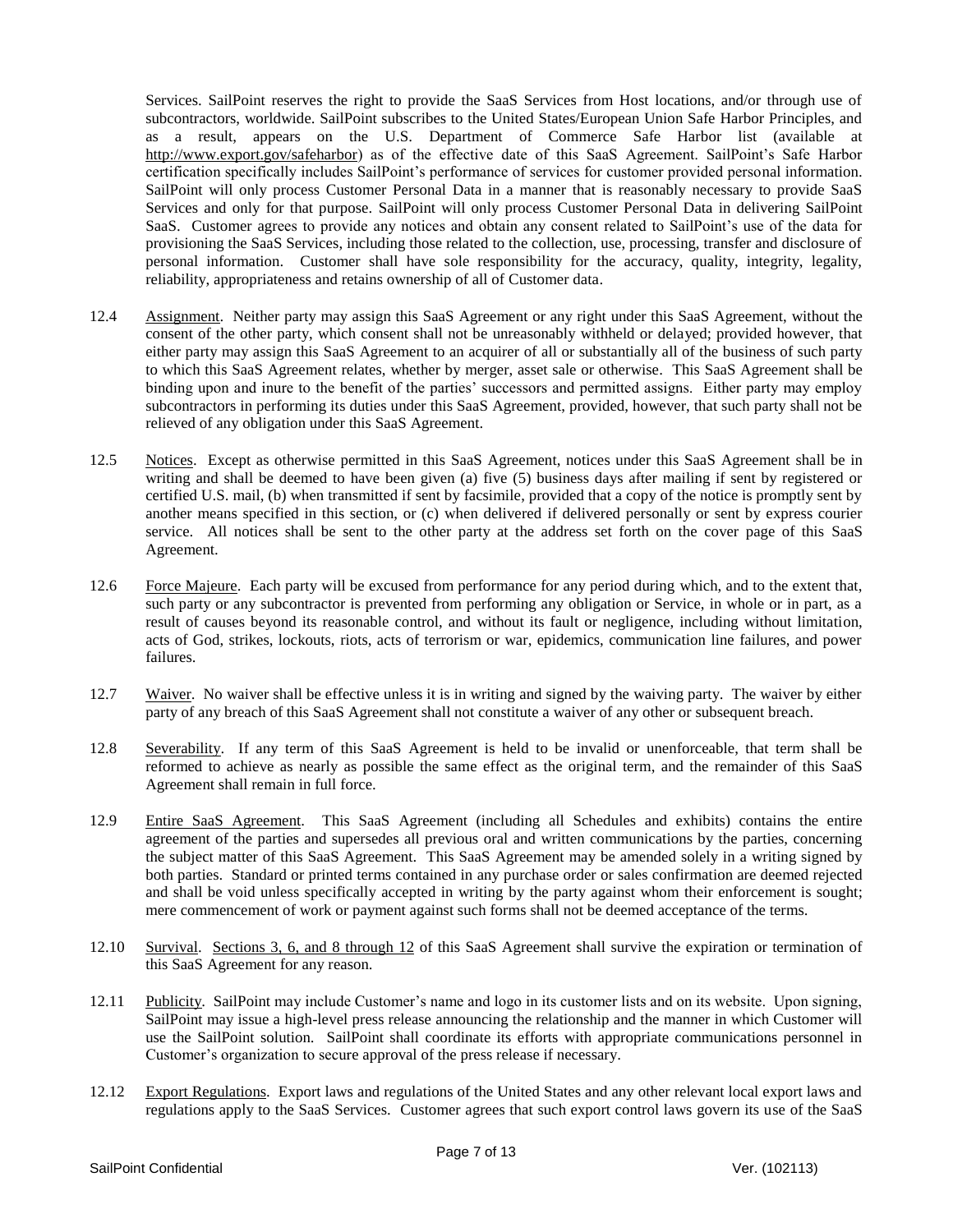Services (including technical data) and any services deliverables provided under this Agreement, and Customer agrees to comply with all such export laws and regulations. Customer agrees that no data, information, software programs and/or materials resulting from services (or direct product thereof) will be exported, directly or indirectly, in violation of these laws.

- 12.13 No Third Party Beneficiaries. This SaaS Agreement is an agreement between the parties, and confers no rights upon either party's employees, agents, contractors, partners of customers or upon any other person or entity.
- 12.14 Independent Contractor. The parties have the status of independent contractors, and nothing in this SaaS Agreement nor the conduct of the parties will be deemed to place the parties in any other relationship. Except as provided in this SaaS Agreement, neither party shall be responsible for the acts or omissions of the other party or the other party's personnel.
- 12.15 Statistical Information. SailPoint may anonymously compile statistical information related to the performance of the Services for purposes of improving the SaaS service, provided that such information does not identify Customer's data or include Customer's name.
- 12.16 Governing Law. This SaaS Agreement shall be governed by the laws of the State of Texas, excluding its conflict of law principles. The United Nations Convention on Contracts for the International Sale of Goods shall not apply.
- 12.17 Compliance with Laws. SailPoint shall comply with all applicable local, state, national and foreign laws in connection with its delivery of the SaaS Services, including those laws related to data privacy, international communications, and the transmission of technical or personal data
- 12.18 Dispute Resolution. Customer's satisfaction is an important objective to SailPoint in performing its obligations under this SaaS Agreement. Except with respect to intellectual property rights, if a dispute arises between the parties relating to the interpretation or performance of this SaaS Agreement or the grounds for the termination hereof, the parties agree to hold a meeting within fifteen (15) days of written request by either party, attended by individuals with decision-making authority, regarding the dispute, to attempt in good faith to negotiate a resolution of the dispute prior to pursuing other available remedies. If, within 15 days after such meeting, the parties have not succeeded in resolving the dispute, either party may protect its interests by any lawful means available to it.
- 12.19 Signatures. This SaaS Agreement may be executed in multiple counterparts, each of which when executed will be an original, and all of which, when taken together, will constitute one agreement. Delivery of an executed counterpart of a signature page of this SaaS Agreement by facsimile or other electronic transmission (including via pdf) will be effective as delivery of a manually executed counterpart.

\*\*\* End of Page \*\*\*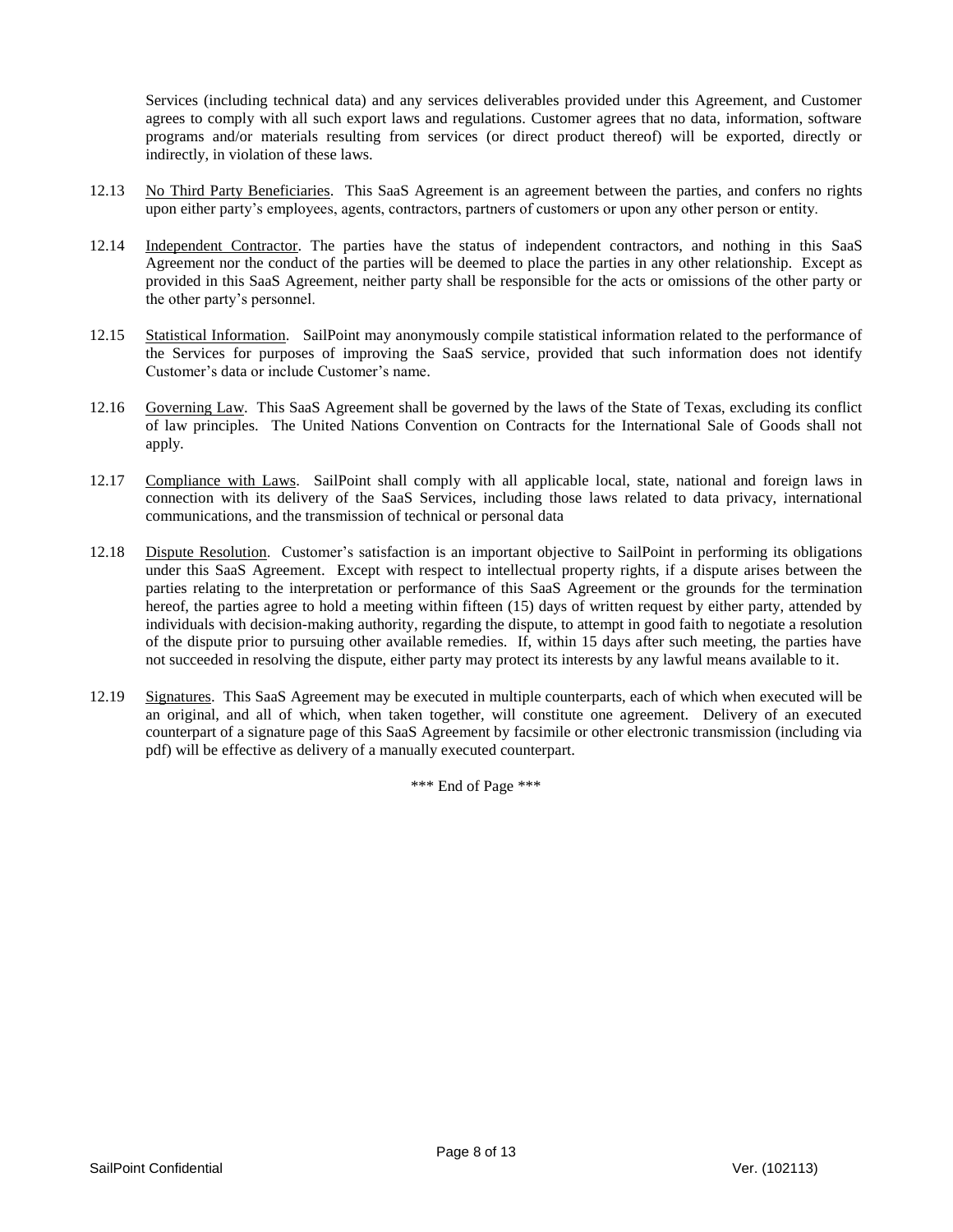(Example Template)

# **EXHIBIT A**

### **SCHEDULE A-\_\_**

#### **SOFTWARE & PRICE SCHEDULE**

This Schedule No. A-\_\_\_\_\_\_ ("Schedule"), effective upon the Agreement Effective Date, documents the SaaS Services (defined below) being purchased by Customer under the terms and conditions of the SaaS Agreement dated \_\_\_\_\_\_\_\_, 201\_\_, between SailPoint Technologies, Inc. ("SailPoint") and **\_\_\_\_\_\_\_\_\_\_\_\_\_\_\_\_** ("Customer").

# **1. SaaS Services:**

The SaaS Service includes one or more of the following service offerings:

- Single Sign-On (SSO)
- Password Management
- Access Certification

### **2. Identity Cubes:**

SailPoint's hosted, internet-accessible, on-demand identity and access management services for SailPoint's SaaS Services for up to \_\_\_\_\_\_\_ **Identity Cubes.** 

### **3. Subscription Term:**

The term begins upon the Schedule Effective Date and ends \_\_\_\_\_\_\_\_\_\_\_\_\_ year thereafter initial ("Subscription Term").

### **4. Schedule Value:** (all fees are in U.S. dollars and exclude applicable taxes)

The total value of this Schedule is \$ \_\_\_\_\_\_\_. This fee includes access and usage of the SaaS Services during the Subscription Term for the defined number of Identity Cubes. Upon execution of this Schedule, SailPoint shall issue an invoice in accordance with the SaaS Agreement.

If at any time during the Subscription Term or Renewal Term the Customer exceeds the number of Identity Cubes, Customer and SailPoint agree to execute a follow-on schedule for the purchase of additional Identity Cubes. Additional Identity Cubes access will be purchased in blocks of users and in accordance with the following fee. The user fee will prorated for the remaining Subscription Term or Renewal Term.

| <b>SaaS Offering</b>        | <b>Number of Additional SaaS</b> | <b>Additional Subscription Fee</b> |
|-----------------------------|----------------------------------|------------------------------------|
|                             | <b>Identity Cubes</b>            |                                    |
| Single Sign-On (SSO)        |                                  | Ψ                                  |
| Password Management         |                                  | ◡                                  |
| <b>Access Certification</b> |                                  | ◡                                  |

### **4. Customer Billing Information**

| <b>Billing Information</b><br><b>Needed</b>              |  |
|----------------------------------------------------------|--|
| <b>Billing Department Name</b><br>or Individual Contact: |  |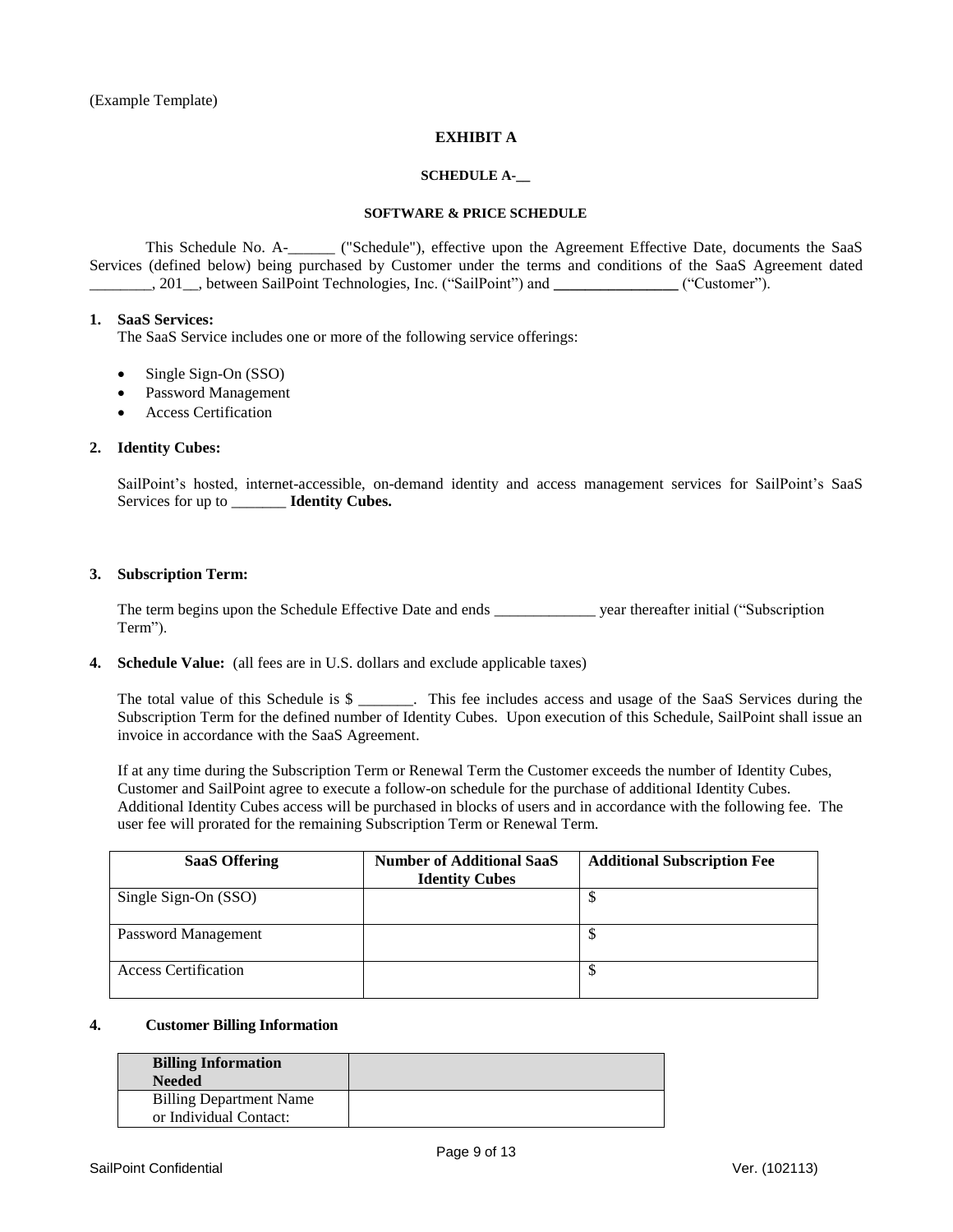| <b>Billing Department email:</b>      |  |
|---------------------------------------|--|
| <b>Billing Department</b><br>Address: |  |
|                                       |  |

# **5. Support and Maintenance Services**

Standard Support & Maintenance is included in the Subscription Fee.

**\*\*\*End of Schedule\*\*\***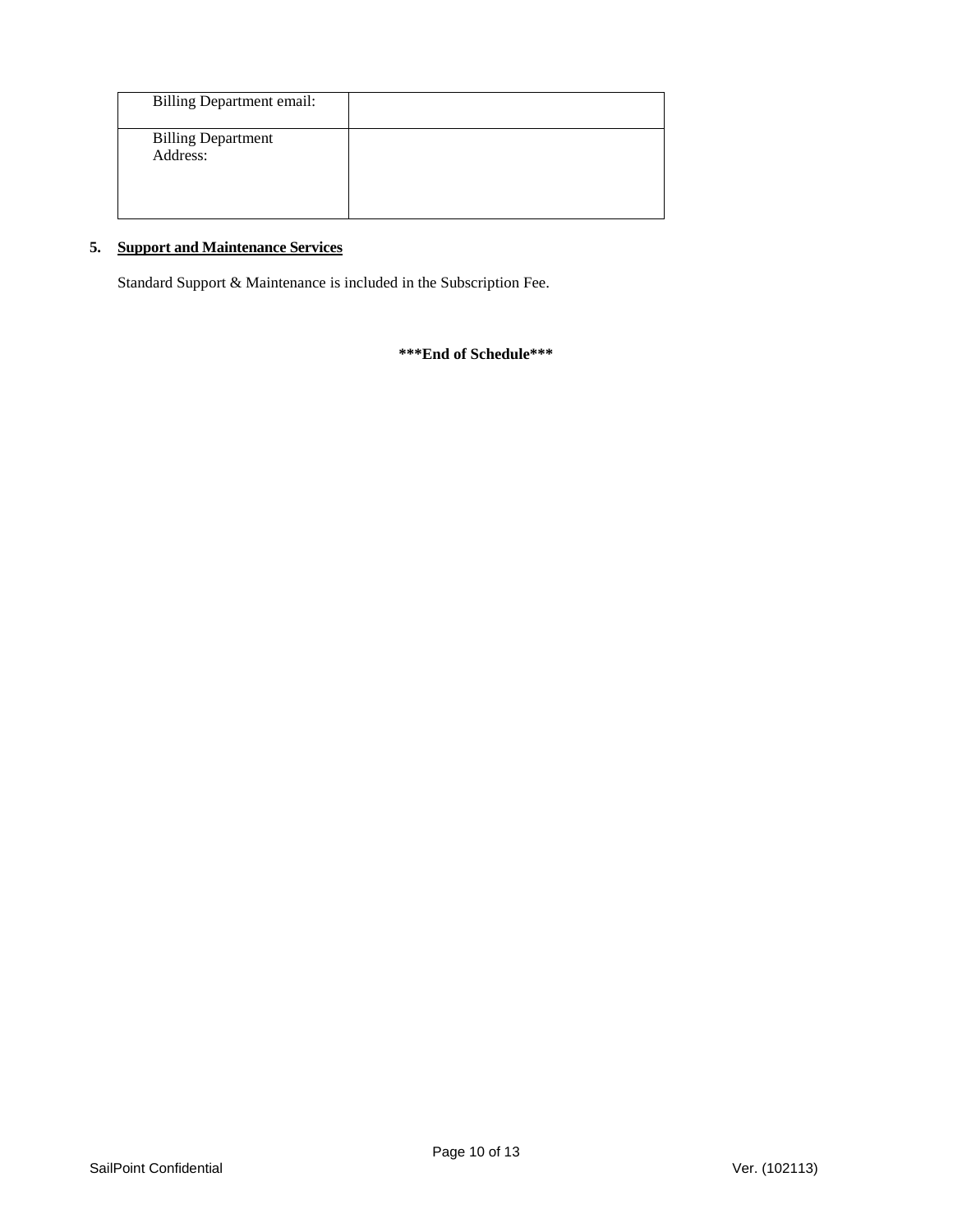# **EXHIBIT B**

#### **Support and Maintenance Services**

#### **1. Support and Maintenance Services**

Support and Maintenance Services are included in the SaaS Service subscription in Exhibit A and entitles Customer to the following:

- (a) Telephone or electronic support in order to help Customer locate and correct problems with the Software.
- (b) Bug fixes and code corrections to correct Software malfunctions in order to bring such Software into substantial conformity with the operating specifications.
- (c) All extensions, enhancements and other changes that SailPoint, at its sole discretion, makes or adds to the Software and which SailPoint furnishes, without charge, to all other Subscribers of the SaaS Service.
- (d) Up to five (5) dedicated contacts designated by Customer in writing that will have access to support services.

#### **2. Response and Resolution Goals**

- "business hours" 8am-6pm CST, Monday thru Friday, except holidays.
- "Fix" means the repair or replacement of Software component to remedy Problem.
- "Problem" means a defect in Software as defined in SailPoint's standard Software specification that significantly degrades such Software.
- "Respond" means acknowledgement of Problem received containing assigned support engineer name, date and time assigned, and severity assignment.
- "Workaround" means a change in the procedures followed or data supplied by Customer to avoid a Problem without substantially impairing Customer's use of the Software.

| <b>Problem Severity</b>                                                                                                                                                                                                                                                                    | <b>Response Goals</b>                               | <b>Resolution Goals</b>                                                                                                                                                                                                                                                                                                                                                                                                                                  |
|--------------------------------------------------------------------------------------------------------------------------------------------------------------------------------------------------------------------------------------------------------------------------------------------|-----------------------------------------------------|----------------------------------------------------------------------------------------------------------------------------------------------------------------------------------------------------------------------------------------------------------------------------------------------------------------------------------------------------------------------------------------------------------------------------------------------------------|
| 1. The production system is creating a<br>significant impact to the Customer's<br>business function preventing that<br>function from being executed.                                                                                                                                       | SailPoint will Respond<br>within 2 business hours.  | Upon confirmation of receipt, a SailPoint support personnel<br>begins continuous work on the Problem, and a customer<br>resource must be available at any time to assist with problem<br>determination. Customer Support will provide reasonable<br>effort for Workaround or Fix within 24 hours, once the<br>Problem is reproducible or once we have identified the<br>Software defect. SailPoint may incorporate Fix in future<br>release of software. |
| 2. The production system or application<br>is moderately affected. There is no<br>workaround currently available or the<br>workaround is cumbersome to use.                                                                                                                                | SailPoint will Respond<br>within 4 business hours.  | Customer Support will provide reasonable effort for<br>Workaround or Fix within 7 business days, once the Problem<br>is reproducible. SailPoint may incorporate fix in future release<br>of software.                                                                                                                                                                                                                                                    |
| 3. The production system or application<br>issue is not critical: no data has been lost,<br>and the system has not failed. The issue<br>has been identified and does not hinder<br>normal operation, or the situation may be<br>temporarily circumvented using an<br>available workaround. | SailPoint will Respond<br>within 8 business hours.  | Customer Support will provide reasonable effort for<br>Workaround or Fix within 10 business days, once the Problem<br>is reproducible. SailPoint may incorporate Fix in future release<br>of software.                                                                                                                                                                                                                                                   |
| 4. Non-critical issues, general<br>questions, enhancement requests, or<br>the functionality does not match<br>documented specifications.                                                                                                                                                   | SailPoint will Respond<br>within 24 business hours. | Resolution of Problem may appear in future release of<br>software.                                                                                                                                                                                                                                                                                                                                                                                       |

### **3. Accessing Support**

Customer Support offers several ways to resolve any technical difficulties. In addition to online help in the Software, which can be accessed by clicking the "Help" tab when logged into the Software, function-specific help information can also be accessed throughout the Software using the '?' option.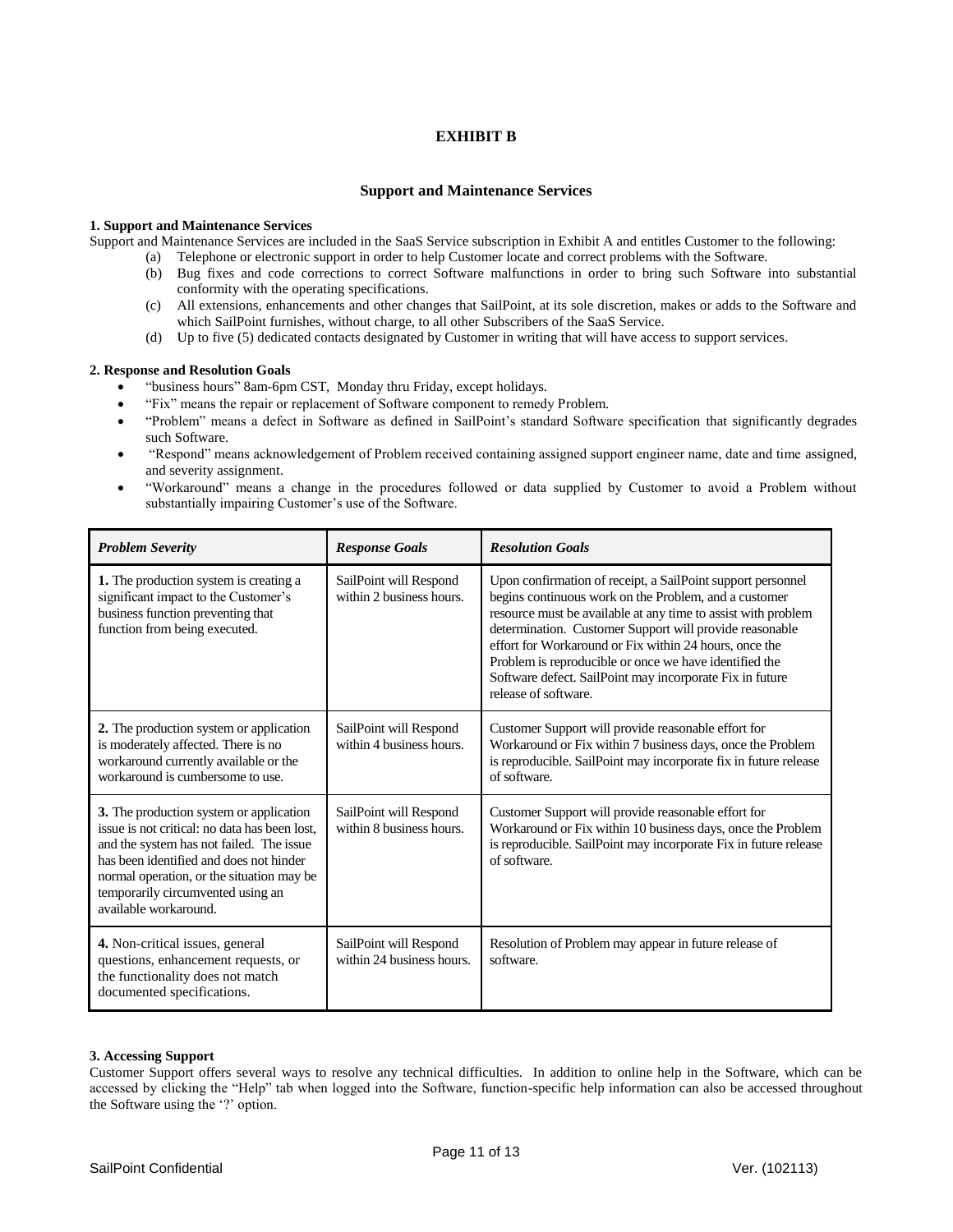The online support center [\(www.sailpoint.com/support\)](http://www.sailpoint.com/support) is available 24x7 for self-service technical assistance including:

- Downloading software updates and patches
- Logging tickets and viewing status of previously submitted tickets
- Viewing updates to supported platforms and hardware
- Accessing product documentation, technical articles, and FAQs

The support email address is [support@sailpoint.com.](mailto:support@sailpoint.com) The support phone number is 512-346-2000 or 1-888-472-4578.